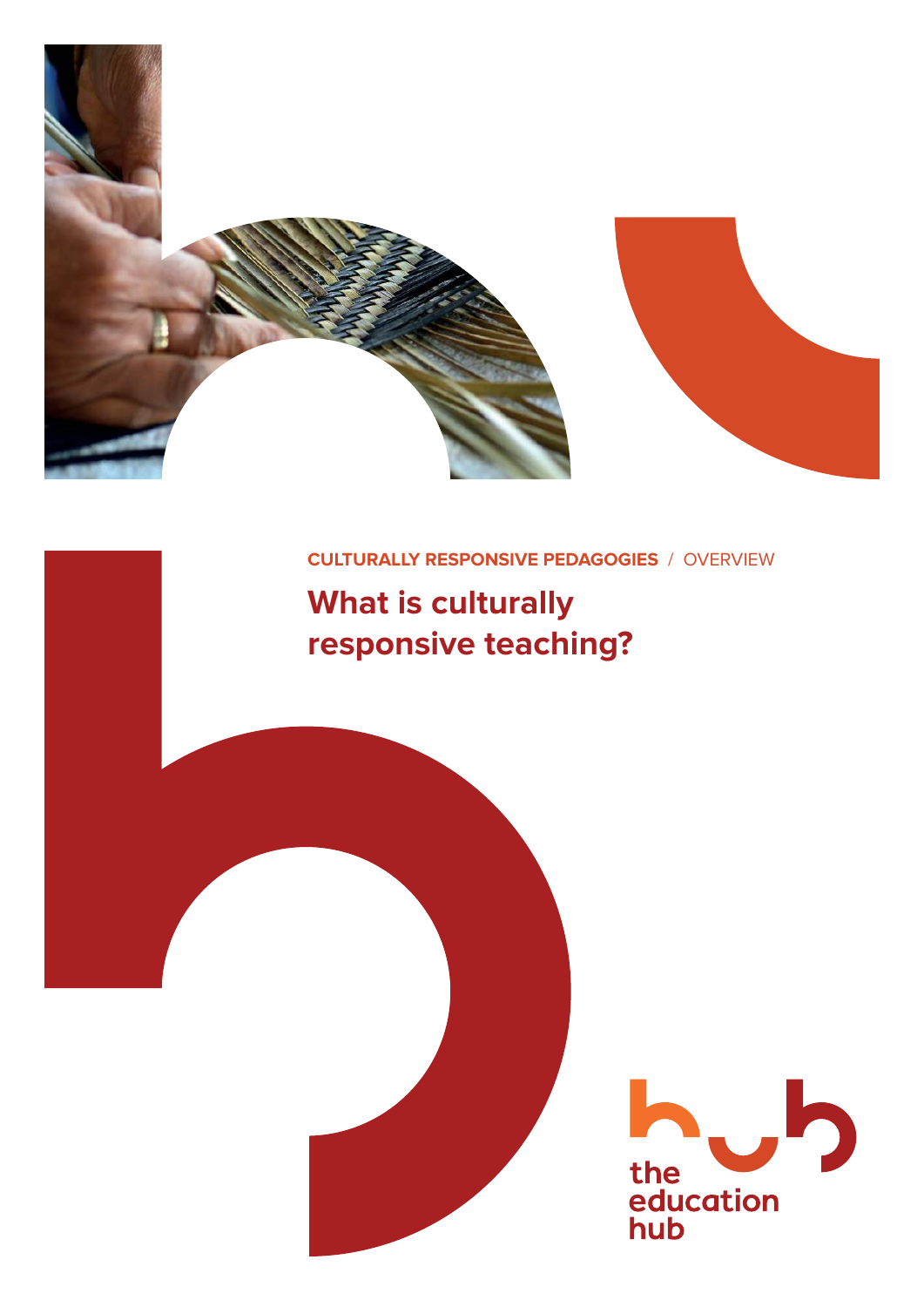

| <b>Culturally Responsive Pedagogies</b>                                      |
|------------------------------------------------------------------------------|
| What is culture?                                                             |
| Why culturally responsive pedagogies are important                           |
| Why culture matters for educational achievement                              |
| The importance of teachers' attitudes towards culturally<br>diverse learners |
| How can I be more culturally responsive in my teaching?                      |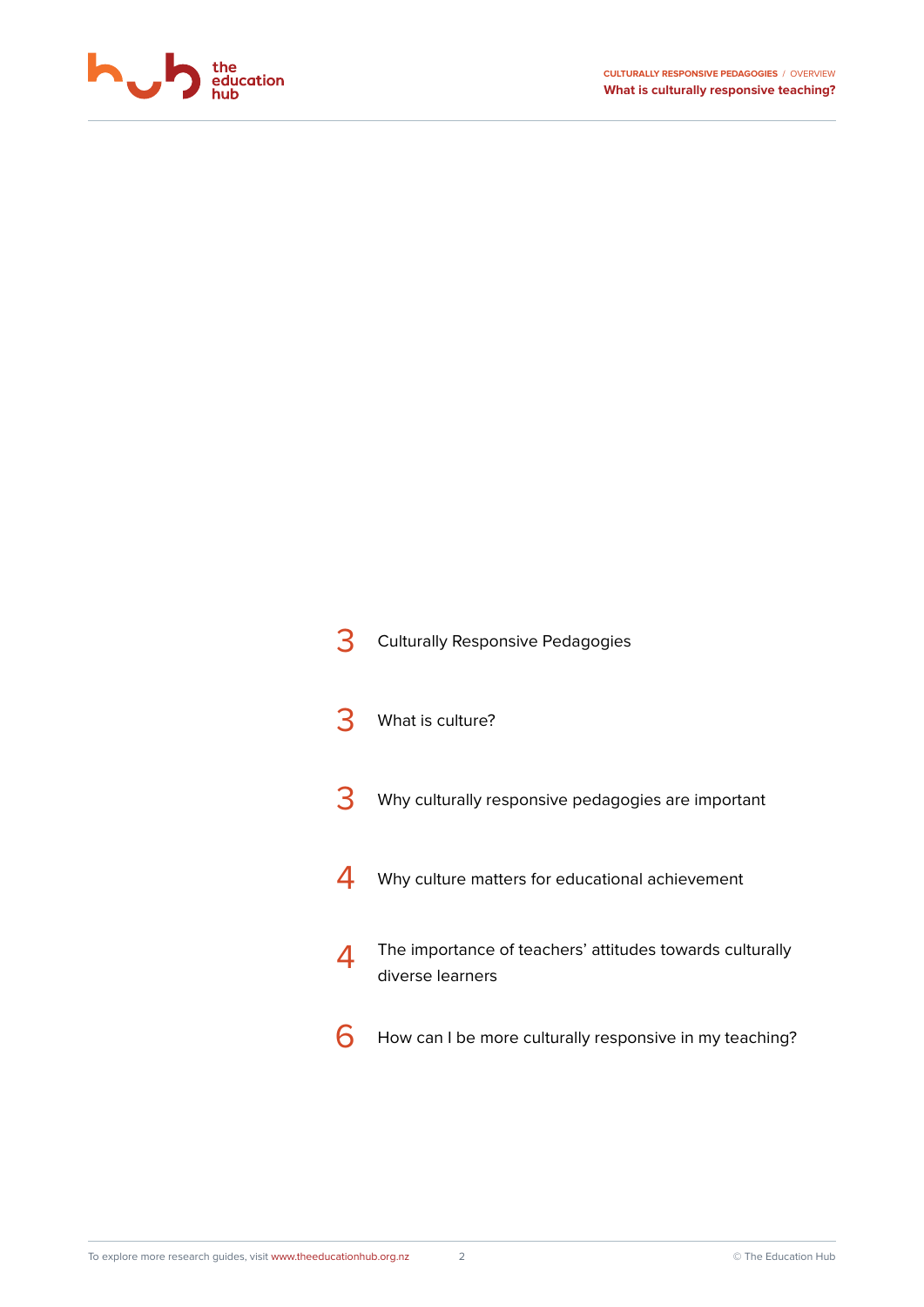

# **Culturally Responsive Pedagogies**

## **What is culture?**

Culture is the complex phenomenon that includes the changing worldviews, knowledge, values, traditions, beliefs, capabilities, and social and political relationships of a group of people that give meaning to and influence their life and actions. This means that culture goes beyond visible and tangible aspects, such as food or dress, to include more implicit behaviours to do with social roles, behaviours, communication and beliefs. Culture is shared between and learnt in groups of people that are bound together by a common history, location, language, religion or social class, yet it is multifaceted and dynamic, so that there are variations between individuals within cultural groups.

# **Why culturally responsive pedagogies are important**

Culturally responsive pedagogies can reduce the gaps between the highest and lowest achievers while at the same time raising overall levels of achievement. Research shows that culturally responsive pedagogies raise student achievement for all cultural groups, ensuring that all students are given the encouragement and support to realise their educational potential regardless of their social, economic or cultural background or individual needs.

Many schools and teachers struggle to engage students from cultural backgrounds that differ from the dominant culture represented in mainstream school. New Zealand has one of the widest achievement gaps in the OECD, meaning that, while some students are performing at very high levels, others are performing at extremely low levels. When other variables are taken into account, achievement in New Zealand's education system can be delineated by culture and ethnicity. In particular, Māori and Pasifika students and students from low socio-economic backgrounds do not achieve at the same levels as other cultural groups. Disciplinary issues are also more prevalent in students from cultural backgrounds that differ from the mainstream culture of schools.

While student diversity is increasing, there is a general lack of diversity amongst New Zealand's teachers. Cultural gaps between students and teachers, when left unaddressed, can lead to misunderstandings of teacher expectations on the part of the student, or of student behaviour on the part of the teacher. Most schools, teachers, curriculum documents and texts reflect, transmit and reproduce the discourse, knowledge and values of the mainstream culture, while excluding or negating those of minority or diverse groups. When students' home background is the same as or similar to the mainstream culture, school activities are familiar, and they can easily build on their cultural understandings to learn school content. When the cultural knowledge and values of students from diverse backgrounds do not correspond or perhaps conflict with the expectations, values and knowledge of school, students who cannot or do not want to participate in the dominant discourse may be marginalised and fail.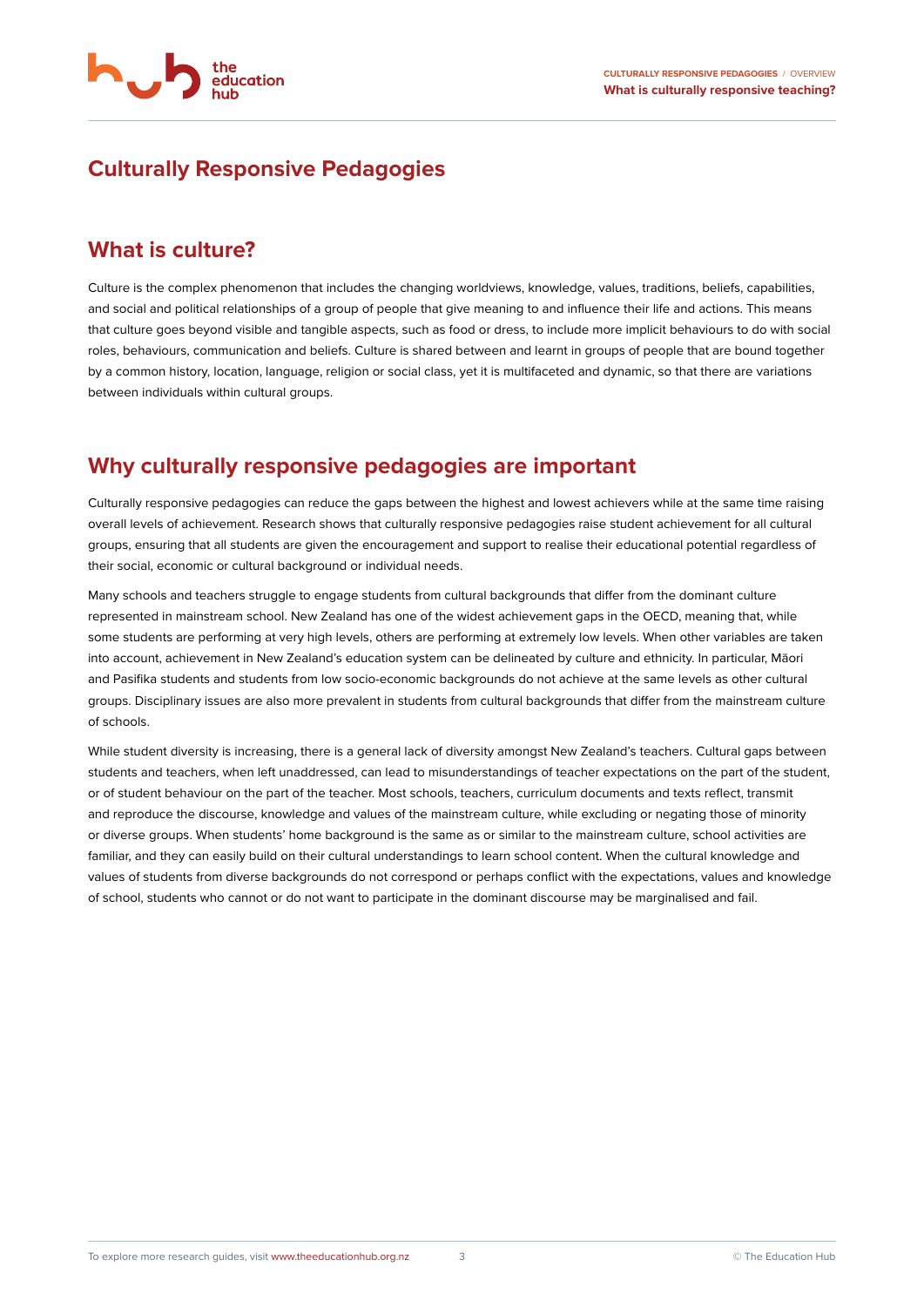# **Why culture matters for educational achievement**

Culture influences how we think, perceive, act and communicate. Learning is mediated through culture. This means that the experiences of students in a classroom might be different, even where the teaching, resources, curriculum and relationships are the same, because how we learn and what we experience is filtered through cultural perspectives as well as existing knowledge and experiences.

Problems may occur when teachers are unaware of the different knowledge and experiences that diverse students can draw upon in their learning. Even if a teacher is from the same culture or race as his or her students, he or she will not automatically understand students' backgrounds, as cultural understandings and behaviours are nuanced and tend to vary within a particular cultural group. Teachers also may not understand different cultural cues.

It is important not to pretend that differences don't exist, or to treat all students the same way regardless of culture. Teachers need to move beyond cultural blindness to cultural responsiveness. Although what is experienced as good teaching will vary across cultural groups, there are some principles for culturally responsive teaching that research demonstrates can be very effective.

# **The importance of teachers' attitudes towards culturally diverse learners**

The diverse languages, literacies and cultural ways of knowing and being of students of minority cultures are sometimes perceived as deficiencies that need to be overcome in order for students to learn the dominant language, literacies and cultural ways of school. From this point of view, students are seen as culturally deprived because they don't have sufficient experiences of the knowledge and values of the dominant culture, and are subject to low expectations for achievement and family involvement. This can lead to a sense of disconnection from the school for culturally diverse students and families. Research indicates that parents are aware that blame for students' underachievement is often directed towards the home, and this makes them feel unwelcome at the school.

Deficit beliefs and discourses about students from various cultural and ethnic backgrounds can lead to teachers feeling helpless, frustrated or angry. This way of thinking locates the responsibility for change within students and their families and therefore outside of a teacher's control. This way of thinking prevents teachers from being powerful agents of change in their own classrooms.

Teachers, of course, are free to reject deficit thinking and adopt alternative discourses. Rather than identifying problems for certain groups of students in terms of their health, welfare, socio-economic status and general educational disadvantage, research demonstrates that the single biggest influence on student achievement is the quality of teaching. By adopting an agentic discourse, teachers see themselves as capable of making change and taking responsibility for student outcomes. Quality teaching can offset many negative factors that may affect a student's achievement.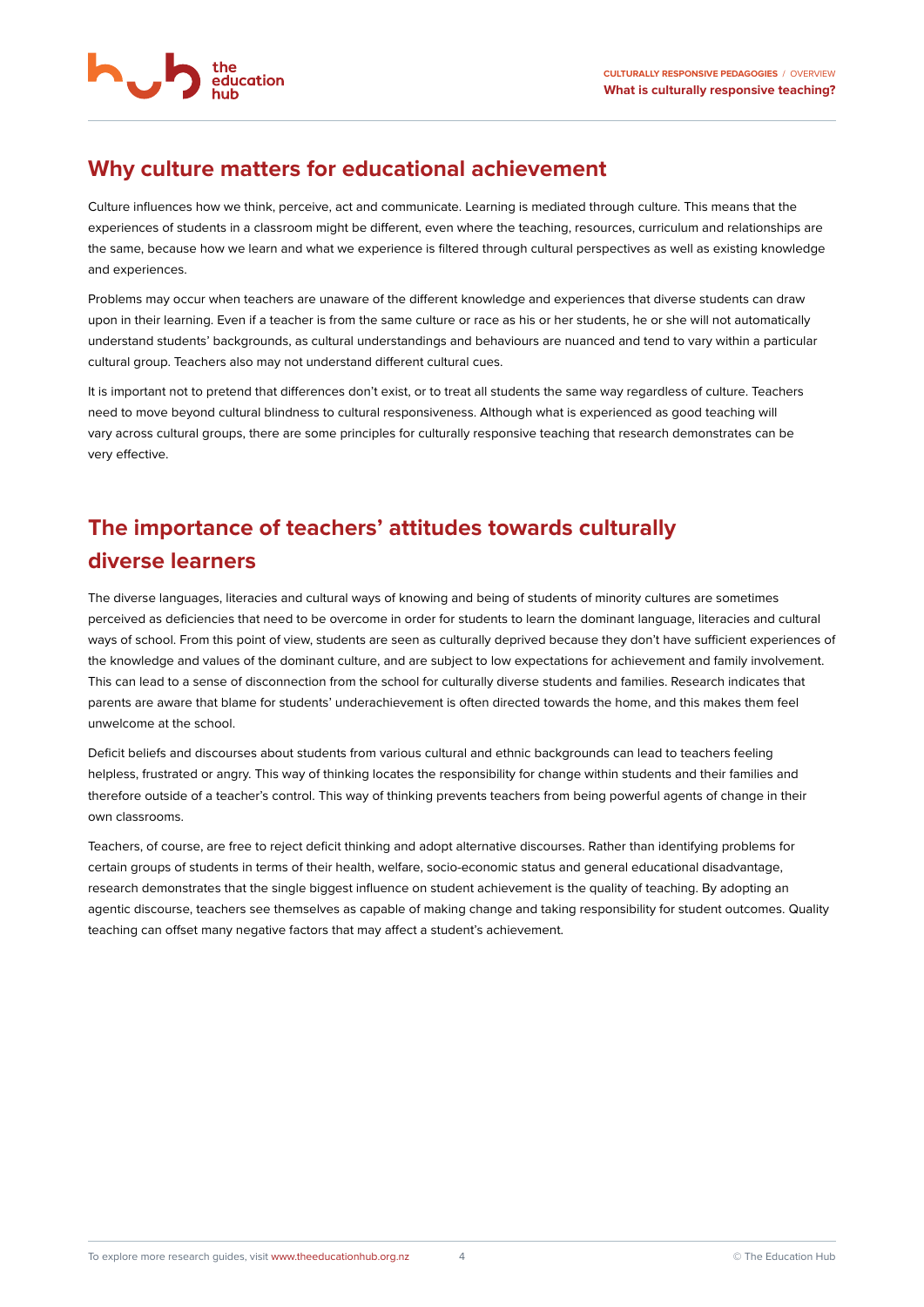

#### **So what is culturally responsive teaching?**

Culturally responsive teaching is about making school learning relevant and effective for learners by drawing on students' cultural knowledge, life experiences, frames of reference, languages, and performance and communication styles. This means making what students know, and how they know it, the foundation of learning and teaching interactions and curriculum. This is good for all students, but particularly so when there are significant differences between the world of the teacher and the world of the child.

All students have cultural 'funds of knowledge' or bodies of knowledge and skills for individual functioning and well-being that they can utilise in formal classroom learning. Culturally responsive teaching recognises and deeply values the richness of the cultural knowledge and skills that students bring to the classroom as a resource for developing multiple perspectives and ways of knowing. Teachers communicate, validate and collaborate with students to build new learning from students' specific knowledge and experience. Culturally responsive pedagogies focus on positive interpersonal relationships and effective, socially constructed and dynamic forms of instruction and assessment. Actually, the principles of culturally responsive pedagogy are entirely compatible with the principles of effective teaching.

Culturally responsive teaching is

- Validating: the curriculum values the diverse knowledge and practices of its students.
- Comprehensive: it incorporates preferred ways of knowing and the cultural and life experiences of students, as well as the history and culture of the group.
- Empowering and transformative: it transforms the way students see themselves in terms of their personal efficacy. It is also transformative and emancipatory in that it reveals that multiple versions of 'truth' are valid and no single version is total and permanent.

Some researchers are beginning to use the term 'culturally sustaining pedagogies', reflecting an aim to foster and sustain linguistic and cultural diversity in schools rather than merely respond to it. These researchers are cautious of approaches that use students' existing cultural knowledge to teach the mainstream canon of acceptable knowledge and ways of being in ways that work to overwrite existing cultural beliefs and knowledge. They suggest that teachers support students in sustaining their emerging cultural and linguistic competence while simultaneously offering access to competencies valued and practised in the dominant culture.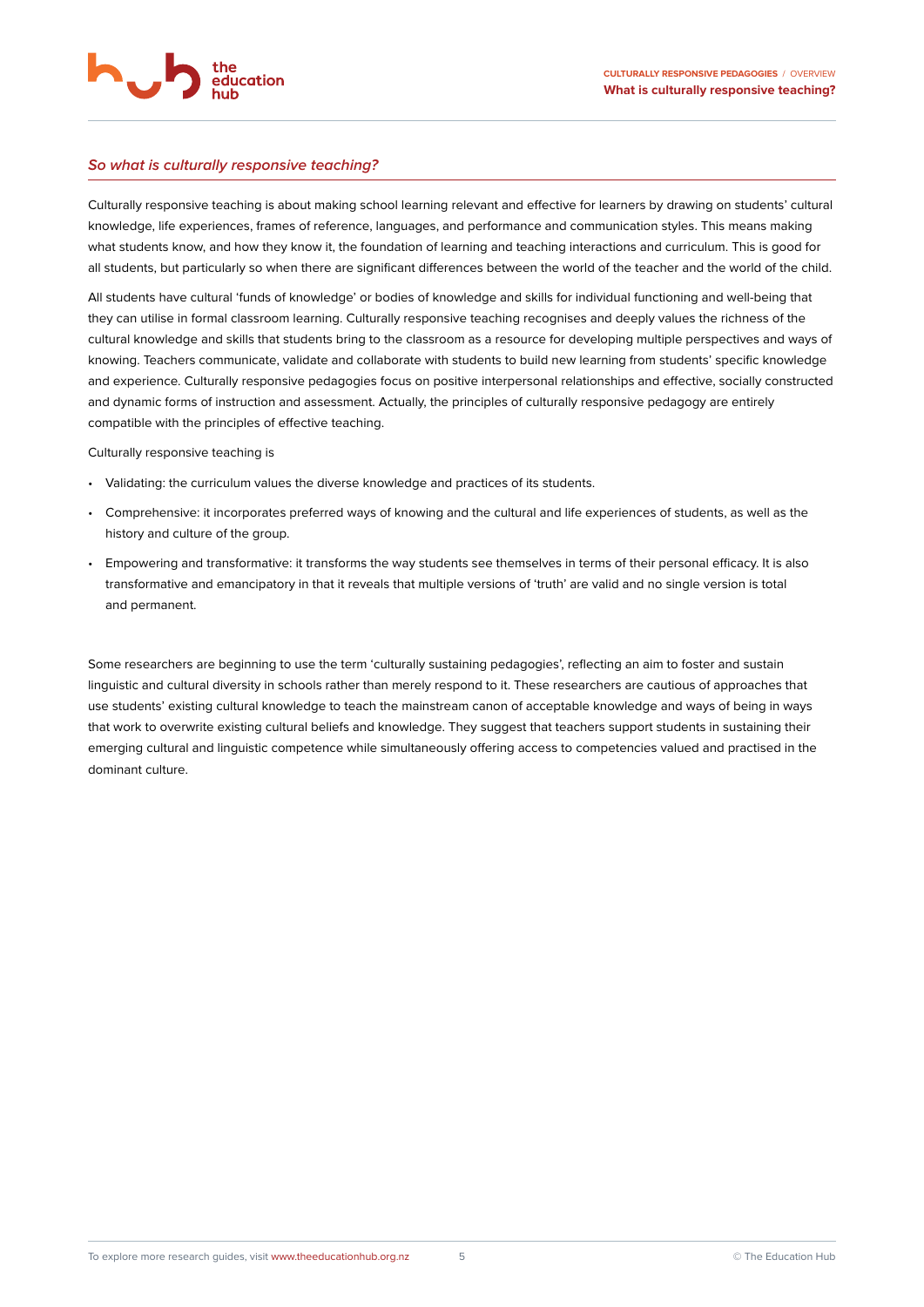

## **How can I be more culturally responsive in my teaching?**

Teacher reflection on the changing interplay of curriculum, content and culture for each class or lesson is very important for culturally responsive teaching. The following paragraphs explore actions that can help you to develop or improve a culturally responsive pedagogy.

- Reflect on your cultural knowledge and teaching assumptions related to culture (link to section)
- Learn about your students (link to section)
- Use students' cultural knowledge, perspectives and skills as a resource for teaching (link to section)
- Create a safe and supportive environment and build strong relationships (link to section)
- Encourage a discursive curriculum and enable student self-determination (link to section)
- Connect with families (link to section)
- Connect with communities (link to section)

#### **Reflect on your cultural knowledge and teaching assumptions related to culture**

The kind of beliefs and attitudes that teachers hold are crucial to their ability to make a difference to diverse learners. Teaching practices, and the types and frequency of teachers' interactions with students, are determined by teachers' beliefs and assumptions about, and expectations of, the student. In addition, students perceive themselves and their learning capabilities through the eyes of their teachers. What teachers do and say impacts students' self-beliefs and self-efficacy.

It is therefore important to evaluate your own teacher discourse and beliefs about culturally diverse learners, and perhaps to reposition yourself by drawing on alternative discourses that are more productive. Teachers who are culturally responsive share a passion for social justice and for helping all students to achieve. They have the courage to question mainstream knowledge, curriculum and pedagogy as well as their own beliefs and assumptions about students, families, and communities. They also are willing to go beyond established and familiar teaching practices to find new practices that may be more successful for all students.

#### **• Reflect upon and explore where your assumptions, attitudes and biases come from.**

- How do your interactions with students reflect your attitudes about cultural difference? Consider videoing a series of lessons and analyse if you do spend more time and focus on certain students or groups of students.
- Think about whether your teaching is biased in favour of mainstream ways of knowing and learning.
- How well do you value the diversity of your students? Do you see cultural difference as a problem for teaching and learning to be solved, or do you approach it as a valuable resource for your teaching and the learning of the whole class?
- Become aware of your view of the world and the ways in which this can lead to misrepresentations of cultural groups and actions, and to misunderstandings in interactions with students. For example, what are your expectations of appropriate behaviour and how are these culturally based? How might they lead you to misinterpret student behaviours that are incompatible with your expectations?
- **Reflect on how your classroom management techniques suit different learners, and whether particular practices might be promoting learning for some students, while obstructing learning for others.** When deciding how to approach a student's misbehaviour, consider whether it could be due to a cultural clash or misunderstanding, a miscommunication, or whether the rule itself is perhaps inappropriate in some way. Explain to students why a certain behaviour is not acceptable, but also ask why he or she did it in order to better understand how the student perceives the rules of the classroom and to build relationships with students.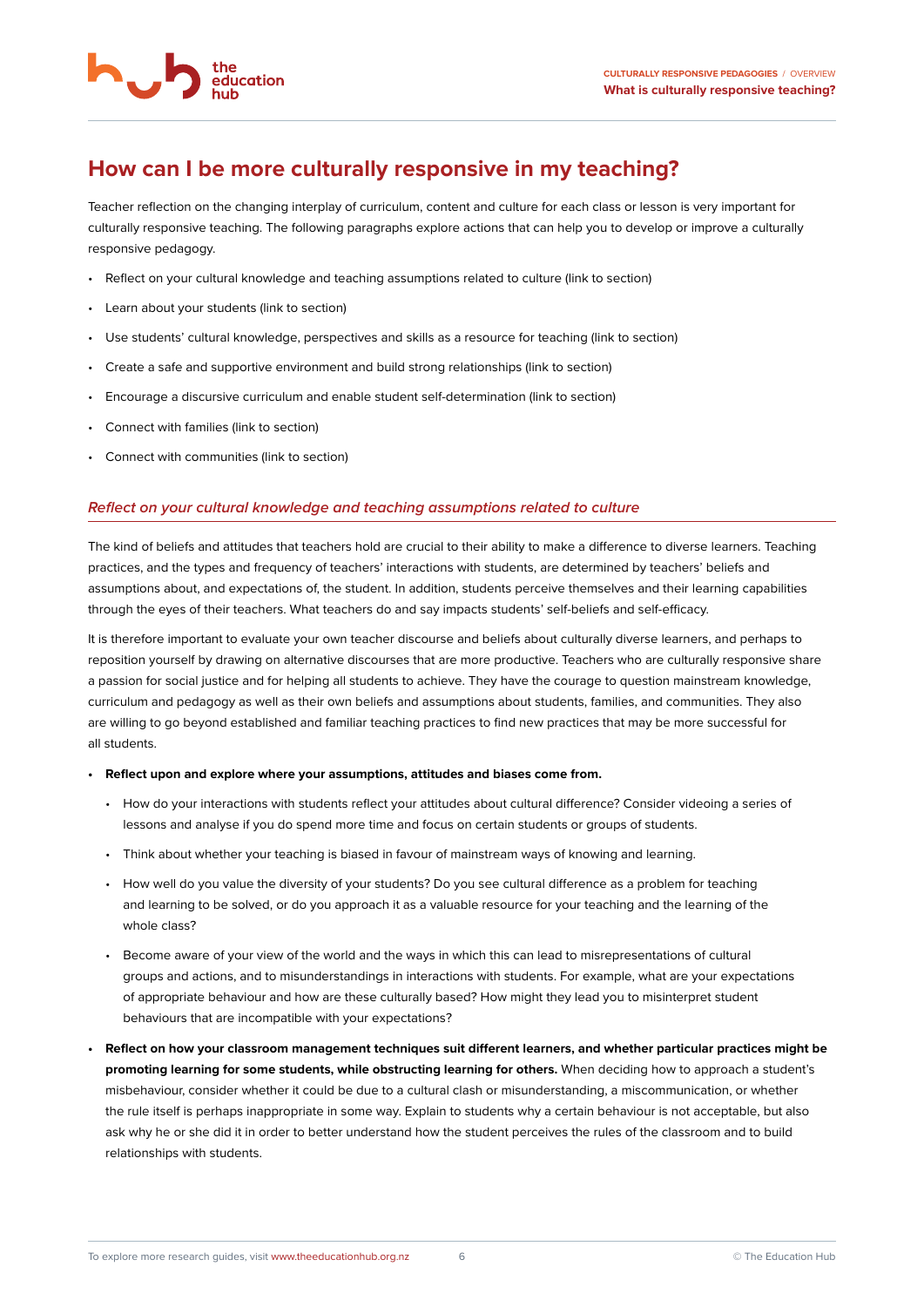

- **Examine your expectations of each student.** Are they high enough? Not all teachers assume a deep capacity for achievement in all students, particularly those from different cultural backgrounds. Students who follow mainstream classroom practices are seen as more highly motivated and as higher achievers than students who demonstrate different cultural ways of learning and behaving. When teachers have low or no expectations of certain students, and spend more time and attention on students they think will achieve, low achieving students tend to also give up on themselves. **Raising expectations seems to be fundamental for reducing disparities in achievement** , although high expectations must be accompanied by effective teaching. Help students set challenging but achievable goals, and follow through in terms of helping them to reach those goals. Challenging goals without support to achieve them are demotivating for students.
- **Make time and space to listen to student voice** which can help you and your students to identify and understand each other as individuals rather than cultural stereotypes, and help you to critically reflect on your discursive positioning and the impact this might have upon your students. Students tend to find it easy to identify which teaching strategies work for them, and what is most important in their relationships with teachers.
- Regularly review evidence of culturally diverse learners' achievement and learning experiences, including student narratives and perspectives as well as standardised tests, then base your learning about and decisions related to teaching on analyses of student learning (see **Teaching as Inquiry**).

#### **Learn about your students**

Students' prior experiences provide them with unique preconceptions and knowledge bases that must be taken into account in order for teaching to be effective. With this knowledge, you can engage students and activate their frames of reference, life experiences, and cultural values as a basis for building meaningful learning.

- Start with students and take time to learn about your students' lives and cultures. Find out about students' home life, family, language, cultural values and expectations, socioeconomic background, previous experience with school and achievement, self-esteem, attitudes, religion, community experiences and practices. Don't overlook these important parts of a student's identity in order to assume a 'colour-blind' perspective and treat all students the same. You might ask students to write about themselves, their families or family traditions, or complete a personal questionnaire about hobbies, interests, music preferences and aspirations. Students might share artefacts from their home or might be assigned to research different aspects of their culture. You might ask parents to fill out a similar questionnaire about their children, and also about their background and connections. Find out how students spend their free time, and perhaps attend sporting or music events in which your students are involved.
- **Avoid stereotypes, which do not see students as individuals and interfere with your ability to understand each student's perspective.** While it is important to have some general knowledge of a cultural group and norms for behaviour, etiquette, communication and learning, try to move beyond surface level understandings of cultures, such as food, music or festivals, and try to gain an understanding of the variance within a cultural group.
- **Have conversations with students.** Conversations help you get to know who your students are in meaningful ways.
- **Validate what you learn about students.** Many diverse students develop an understanding of the negative views of their race, often emphasised in the wider culture, and actually come to internalise them. Teachers need to interrupt these discourses by endorsing students and affirming their culture.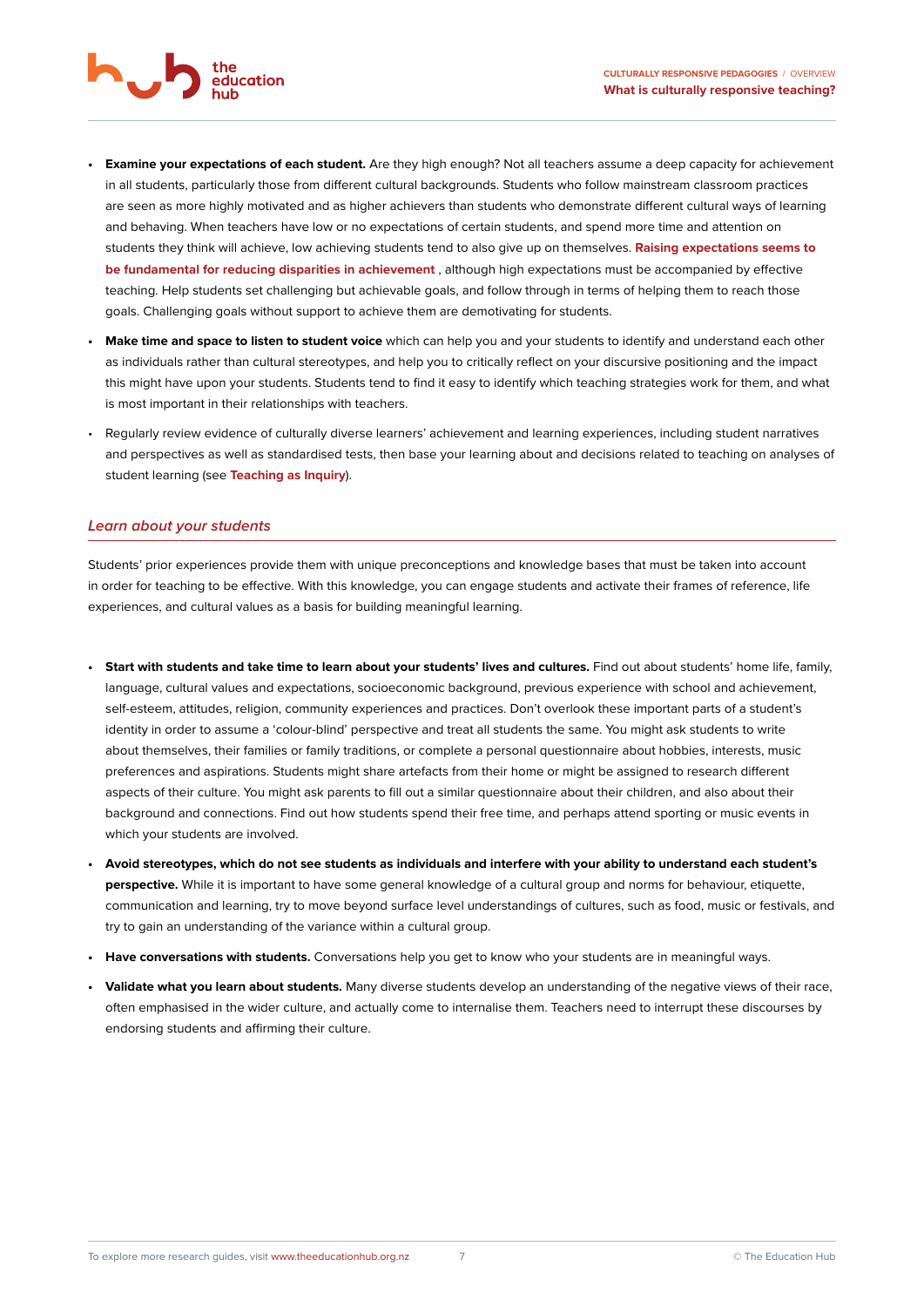#### **Use students' cultural knowledge, perspectives and skills as a resource for teaching**

When students' culture and experience is central to their learning, they can build on their prior cultural experiences and understandings. What students already know forms the starting point for exploring unfamiliar knowledge and experiences.

- **View the diversity of cultures within your class as a strength from which all students benefit.** See the wealth of culture and experience as a valuable asset and resource which benefits, complements and expands your teaching.
- **Gather and use students' background knowledge and prior experience when planning curricular content, selecting teaching strategies, and designing the classroom environment.** Ensure that your programme reflects an appreciation for and understanding of diverse ways of knowing and being.
- **Acquire some basic knowledge of the languages that your students speak**, and find ways to use this language as a bridge for new ideas and concepts. This demonstrates cultural tolerance and shows students that their language is legitimate and valued rather than inferior.
- **Display images, artefacts and different languages, and ensure that classrooms (including the arrangement of furniture) reflect students' cultures**. Ensure that your classroom reflects your valuing of cultural diversity throughout the year and not just on certain days or months of the year. Include significant and more comprehensive information about different cultures and their contributions to the curriculum, for example, important explorers, scientists and artists. Critically evaluate the materials you use for teaching – what images do students encounter, are these culturally diverse and can students see themselves and their culture reflected in the classroom context?
- **Teach 'to and through' students' frames of reference.** Begin lessons by eliciting student experiences, and build on these to develop and understand new concepts. Find out what students know and what they want to know. Use questionnaires or discussion at the introduction of a new topic. This helps students connect their community and home-based knowledge to classroom learning. It also helps make the culture of students visible and present in the curriculum. Engage in another discussion at the end of the lesson so that students can reflect on what they have learned. All this dialogue helps you understand your students' prior experience and how they have used this to construct their present understanding.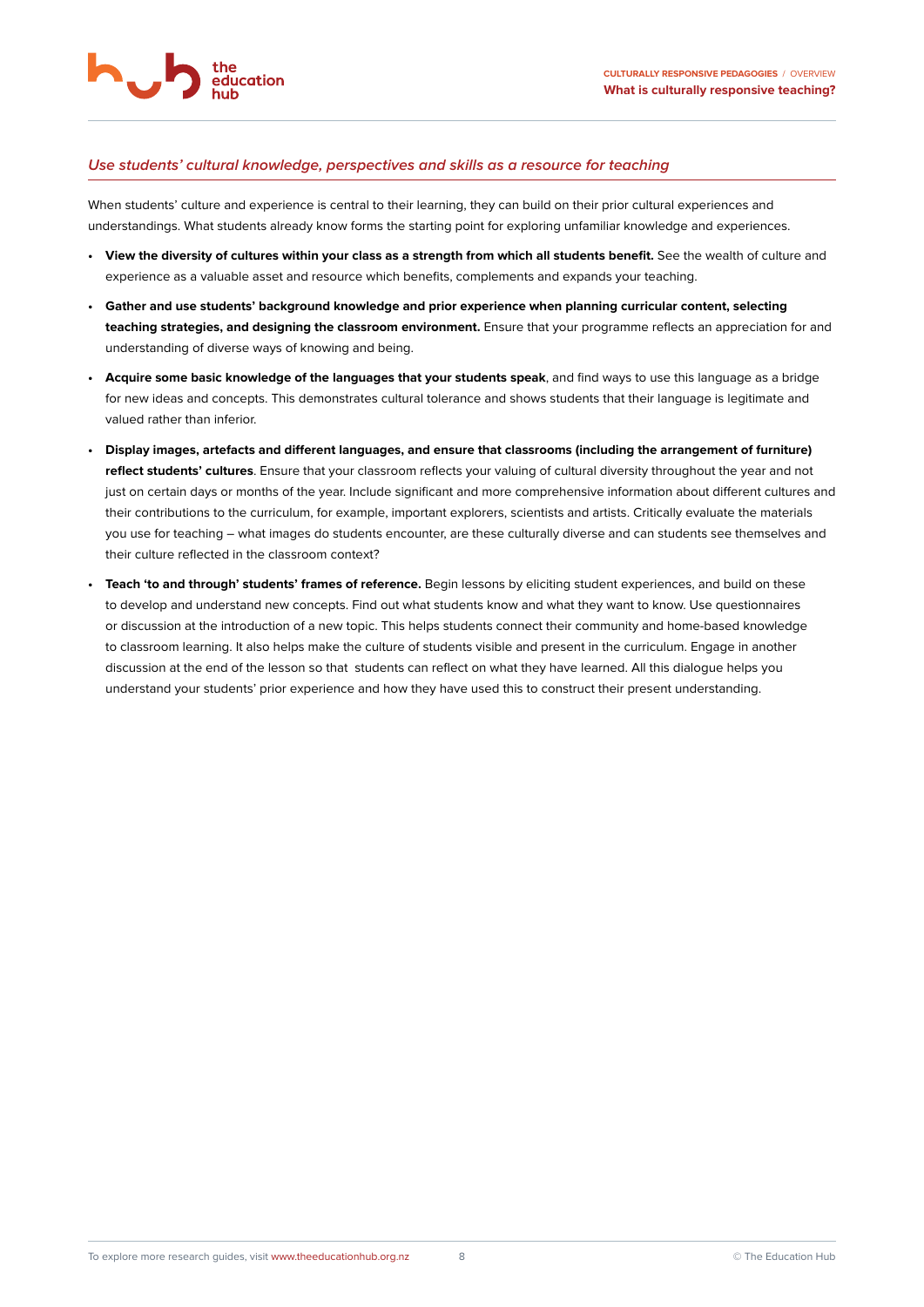#### **Create a safe and supportive environment and build strong relationships**

education

A supportive environment that is favourable for learning is critical to culturally responsive teaching. The best way to create a supportive environment is through your relationship with students. Research shows that, for culturally diverse students, the main influence on their educational achievement is the quality of their relationships with teachers. Longer term and continuous relationships, such as with a form teacher, are particularly important, as they help students and their families to feel known and understood by their teachers.

- **Demonstrate that you care for and value your students, their lives, their culture and their academic success.** Be warm, sensitive, encouraging and yet consistent and authoritative. Show interest and a determination to help students succeed by supporting them with personal problems, listening to their ideas, giving personal time, supporting them in co-curricular activities, and marking and returning their work quickly. This is particularly important for students who feel school is not for them. Remember that students will interpret what is caring from their cultural perspective, which will not necessarily be the same as yours.
- **Demonstrate that you care for students as culturally located individuals**. That is, that you care for them as members of a cultural group, and not outside of their cultural identity. Demonstrate a genuine interest in students' cultures.
- **Attend events outside of school in which students are involved, such as extracurricular activities.** Single out students at break times to talk to them. Find out about important events in the students' lives, such as sports and drama, or even TV programmes, and comment on them.
- **Ensure the environment is welcoming and safe, so that students feel comfortable to take risks,** especially when learning is particularly unfamiliar for students because of cultural differences, or when using English as a second language. Poorly managed classrooms do not provide a safe environment for student learning. Ensure that you maintain classroom discipline and engage in effective teaching practices, as both the inability or reluctance to do so are perceived by students as a lack of care. Consider collaborating with students in order to develop shared expectations for acceptable classroom behaviour, as involving students in establishing a safe learning environment makes them much more invested in helping to maintain it.
- **Sit down with students and help them work through their goals.** Share high expectations for their achievement and work hard to help students achieve those goals and succeed. Students report that they enjoy talking with teachers about their aspirations and how to achieve them, as well as receiving support in relation to their goals. Students perceive teachers' high expectations as evidence of their positive attitude towards them as students.
- **Give feedback carefully to diverse students, as there is the possibility of mistrust about the motivation for the feedback.** This is less of an issue if students trust you. Ensure that your feedback is motivated by high expectations of all students, and offer reassurance that each student is capable of reaching those expectations. Ensure you focus feedback on classroom work, not on personality.
- **Be careful not to use vernacular phrases, humour or sarcasm in ways that might be misunderstood.** Avoid confrontational or humiliating communication styles which indicate to students that they are not liked or valued as students. Students are likely to have negative perceptions of their teachers when teachers don't listen to them, don't pay them attention or give assistance, or in any way show discrimination. These negative perceptions affect students' motivation and ability to engage in learning. Resentment may also build if students feel they are not getting enough attention.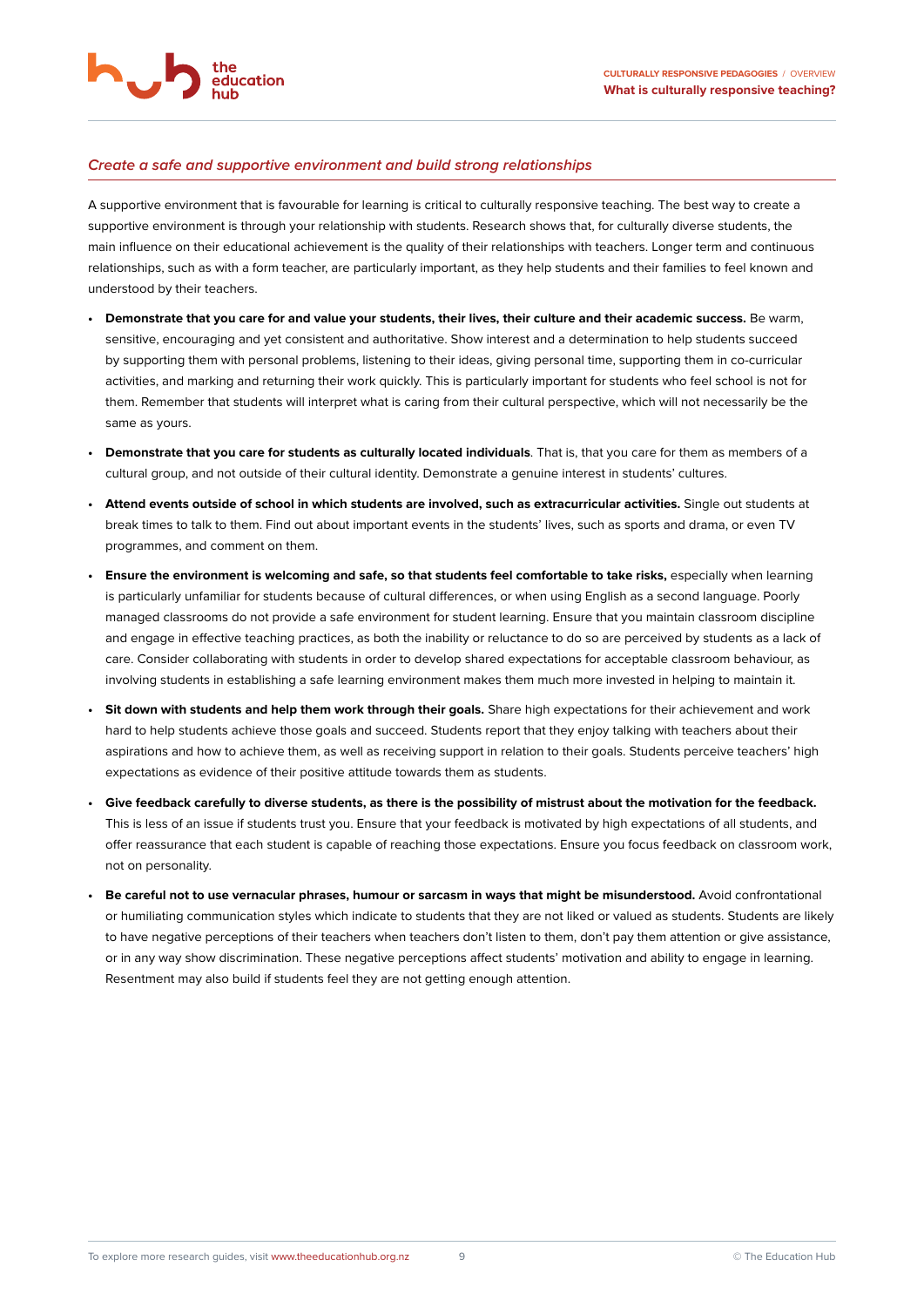#### **Encourage a discursive curriculum and enable student self-determination**

education

A discursive curriculum enables students' knowledge, experiences, concerns, questions and sense-making processes to be shared, valued and incorporated. It involves patterns of interaction in which all students are included and can participate successfully. Knowledge can be co-created for specific purposes negotiated with students that will then reflect and even promote their cultural values. Curriculum and pedagogy become culturally comprehensive rather than monocultural, no longer solely reflecting the knowledge, values and purposes of those in power.

- **Employ an interactive teaching style, soliciting discussion**. Make learning a participatory and active endeavour by assisting students to use discussion to make personal meaning of new ideas. Knowledge that has been personally organized and integrated into existing conceptual structures is more easily applied to new situations.
- **Trust your students to make good decisions, and give up some of your control in inviting student input into learning processes**. Share power in decisions about curriculum planning in terms of the curriculum content and the directions learning will take. This shows students you value their opinions, and moves you away from a deficit model in which you believe you know what is best for students. Emphasise shared responsibility, and give students input into goal-setting, so that goals are mutual.
- **Ensure students experience power-sharing relationships and interdependence with their peers and teachers**. Develop distributed leadership in the classroom so that students can both initiate and take responsibility for their own learning while supporting the learning of others. Create a culture in which all students are individually accountable for the knowledge they acquire and for helping each other to learn and demonstrate concepts and skills. Your role should be a facilitative one, helping students to plan, implement and manage their own decisions. Think about where you position your desk to send a message of collaboration rather than authority.
- **Focus student work on inquiry, active learning, problem-solving, and dialogue**. Inquiry work naturally facilitates culturally responsive teaching as it enables students to bring diverse cultural perspectives to the task. Plan to support students to be actively involved in sharing and disseminating knowledge.
- **Use cooperative learning strategies, which research overwhelmingly supports as an optimal strategy for all cultural groups.** Cooperative learning is not simply group work but involves groups working together in coming to agree on an answer to a problem or developing a product that reflects their work. Focus on the principles of sharing expertise and sharing responsibility. The work should invite students to consider different approaches to the task, which can be an opportunity to strengthen and reflect upon thinking skills and strategies. Diverse opinions, reasons and negotiations should be encouraged.
- **Set up the classroom for cooperative learning as the primary mode of working.** Ensure each student feels free to interact with other students and the teacher, assisting other students, seeking assistance and making personal contact in other ways. The aim is to encourage students to work as caring, inclusive and deeply interconnected learning communities, which has been identified as a component of quality teaching for culturally diverse students.